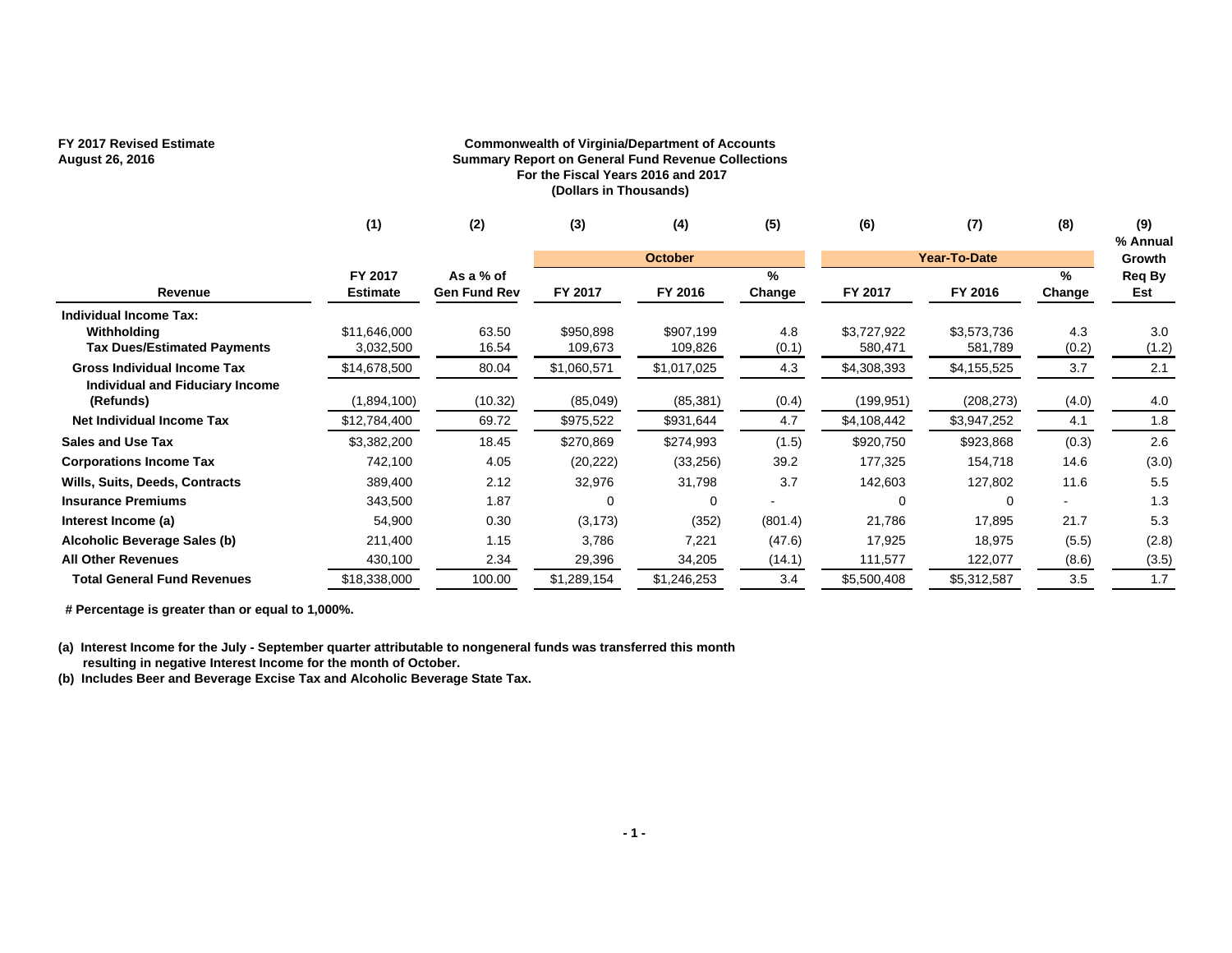**FY 2017 Revised Estimate Commonwealth of Virginia/Department of Accounts August 26, 2016 General Fund Statement of Revenue Collections and Estimates**

 **For the Fiscal Years 2016 and 2017** 

**(Dollars in Thousands)** 

|                                               | (1)             | (2)                 | (3)         | (4)            | (5)           | (6)         | (7)                 | (8)     | (9)               |
|-----------------------------------------------|-----------------|---------------------|-------------|----------------|---------------|-------------|---------------------|---------|-------------------|
|                                               |                 | As a %              |             | <b>October</b> |               |             | <b>Year-To-Date</b> |         | % Annual          |
|                                               | FY 2017         | of Total            |             |                | $\frac{9}{6}$ |             |                     | $\%$    | Growth            |
| Revenue                                       | <b>Estimate</b> | <b>Gen Fund Rev</b> | FY 2017     | FY 2016        | Change        | FY 2017     | FY 2016             | Change  | <b>Req By Est</b> |
| Taxes:                                        |                 |                     |             |                |               |             |                     |         |                   |
| Individual Income Tax - Withholding           | \$11,646,000    | 63.50               | \$950,898   | \$907,199      | 4.8           | \$3,727,922 | \$3,573,736         | 4.3     | 3.0               |
| <b>Tax Dues/Estimated Payments</b>            | 3,032,500       | 16.54               | 109,673     | 109,826        | (0.1)         | 580,471     | 581,789             | (0.2)   | (1.2)             |
| <b>Gross Individual Income Tax</b>            | \$14,678,500    | 80.04               | \$1,060,571 | \$1,017,025    | 4.3           | \$4,308,393 | \$4,155,525         | 3.7     | 2.1               |
| Individ and Fiduc Income (Refunds)            | (1,894,100)     | (10.32)             | (85,049)    | (85, 381)      | (0.4)         | (199, 951)  | (208, 273)          | (4.0)   | 4.0               |
| Net Individual Income Tax                     | \$12,784,400    | 69.72               | \$975,522   | \$931,644      | 4.7           | \$4,108,442 | \$3,947,252         | 4.1     | $\overline{1.8}$  |
| Sales and Use Tax                             | 3,382,200       | 18.45               | 270,869     | 274,993        | (1.5)         | 920,750     | 923,868             | (0.3)   | 2.6               |
| <b>Corporations Income</b>                    | 742,100         | 4.05                | (20, 222)   | (33, 256)      | 39.2          | 177,325     | 154,718             | 14.6    | (3.0)             |
| <b>Public Service Corporations</b>            | 98,900          | 0.54                | 7,505       | 6,793          | 10.5          | 29,467      | 28,561              | 3.2     | 6.8               |
| <b>Insurance Premiums</b>                     | 343,500         | 1.87                | $\Omega$    | $\mathbf 0$    |               | $\Omega$    | $\mathbf 0$         |         | 1.3               |
| <b>Alcoholic Beverage Excise</b>              | 169,600         | 0.92                | $\Omega$    | 3,423          | (100.0)       | 2,361       | 3,423               | (31.0)  | (3.3)             |
| <b>Beer and Beverage Excise</b>               | 41,800          | 0.23                | 3,786       | 3,798          | (0.3)         | 15,564      | 15,552              | 0.1     | (1.1)             |
| Wills, Suits, Deeds, Contracts                | 389,400         | 2.12                | 32,976      | 31,798         | 3.7           | 142,603     | 127,802             | 11.6    | 5.5               |
| Inheritance, Gift, and Estate                 | $\mathbf 0$     | 0.00                | $\mathbf 0$ | (7)            | 100.0         | 253         | $\Omega$            |         | (100.0)           |
| <b>Bank Franchise</b>                         | 18,700          | 0.10                | (974)       | (38)           | #             | (930)       | 73                  | #       | 5.1               |
| <b>Other Taxes</b>                            | 7,900           | 0.04                | 236         | 1,633          | (85.5)        | 1,660       | 4,672               | (64.5)  | (44.0)            |
| <b>Total Taxes</b>                            | \$17,978,500    | 98.04               | \$1,269,698 | \$1,220,781    | 4.0           | \$5,397,495 | \$5,205,921         | 3.7     | 1.8               |
| <b>Rights and Privileges:</b>                 |                 |                     |             |                |               |             |                     |         |                   |
| <b>Licenses and Permits</b>                   | \$4,000         | 0.02                | \$146       | \$207          | (29.5)        | \$1,272     | \$1,282             | (0.8)   | (3.1)             |
| <b>Corp. Franchise and Charters</b>           | 45,600          | 0.25                | 503         | 472            | 6.6           | 2,170       | 2,054               | 5.6     | (15.0)            |
| Fees for Misc. Privileges & Services          | 11,300          | 0.06                | 1,601       | 1,343          | 19.2          | 3,332       | 2,985               | 11.6    | 3.1               |
| <b>Total Rights and Privileges</b>            | \$60,900        | 0.33                | \$2,250     | \$2,022        | 11.3          | \$6,774     | \$6,321             | 7.2     | (11.4)            |
| <b>Other Revenues:</b>                        |                 |                     |             |                |               |             |                     |         |                   |
| <b>Sales of Property &amp; Commodities</b>    | \$0             | 0.00                | \$6         | \$0            |               | \$9         | \$216               | (95.8)  | (100.0)           |
| Assessmts & Rcpts for Support of Special Svcs | 400             | 0.00                | 51          | 14             | 264.3         | 84          | 106                 | (20.8)  | (1.5)             |
| <b>Institutional Revenue</b>                  | 7,300           | 0.04                | 366         | 2,641          | (86.1)        | 1,001       | 4,275               | (76.6)  | 39.0              |
| Interest (a)                                  | 54,900          | 0.30                | (3, 173)    | (352)          | (801.4)       | 21,786      | 17,895              | 21.7    | 5.3               |
| <b>Dividends and Rent</b>                     | 300             | 0.00                | 43          | 64             | (32.8)        | 274         | 295                 | (7.1)   | (33.8)            |
| <b>Fines, Forfeitures &amp; Fees</b>          | 225,900         | 1.23                | 19,941      | 20,834         | (4.3)         | 74,573      | 77,415              | (3.7)   | (0.1)             |
| <b>Other Revenue</b>                          | 8,600           | 0.05                | 285         | 218            | 30.7          | (501)       | 1,177               | (142.6) | (54.3)            |
| <b>Excess Fees</b>                            | (6,800)         | (0.04)              | (733)       | (607)          | (20.8)        | (3, 317)    | (3,024)             | (9.7)   | 7.5               |
| Private Donations, Gifts & Cont.              | $\mathbf 0$     | 0.00                | $\mathbf 0$ | 0              |               | $\mathbf 0$ | 0                   |         | (100.0)           |
| <b>Cities, Counties, and Towns</b>            | 8,000           | 0.05                | 420         | 638            | (34.2)        | 2,230       | 1,990               | 12.1    | 8.8               |
| <b>Total Other Revenues</b>                   | \$298,600       | 1.63                | \$17,206    | \$23,450       | (26.6)        | \$96,139    | \$100,345           | (4.2)   | (1.9)             |
| <b>Total General Fund Revenues</b>            | \$18,338,000    | 100.00              | \$1,289,154 | \$1,246,253    | 3.4           | \$5,500,408 | \$5,312,587         | 3.5     | 1.7               |

 **# Percentage is greater than or equal to 1,000%.** 

**(a) Interest Income for the July - September quarter attributable to nongeneral funds was transferred this month resulting in negative Interest Income for the month of October.**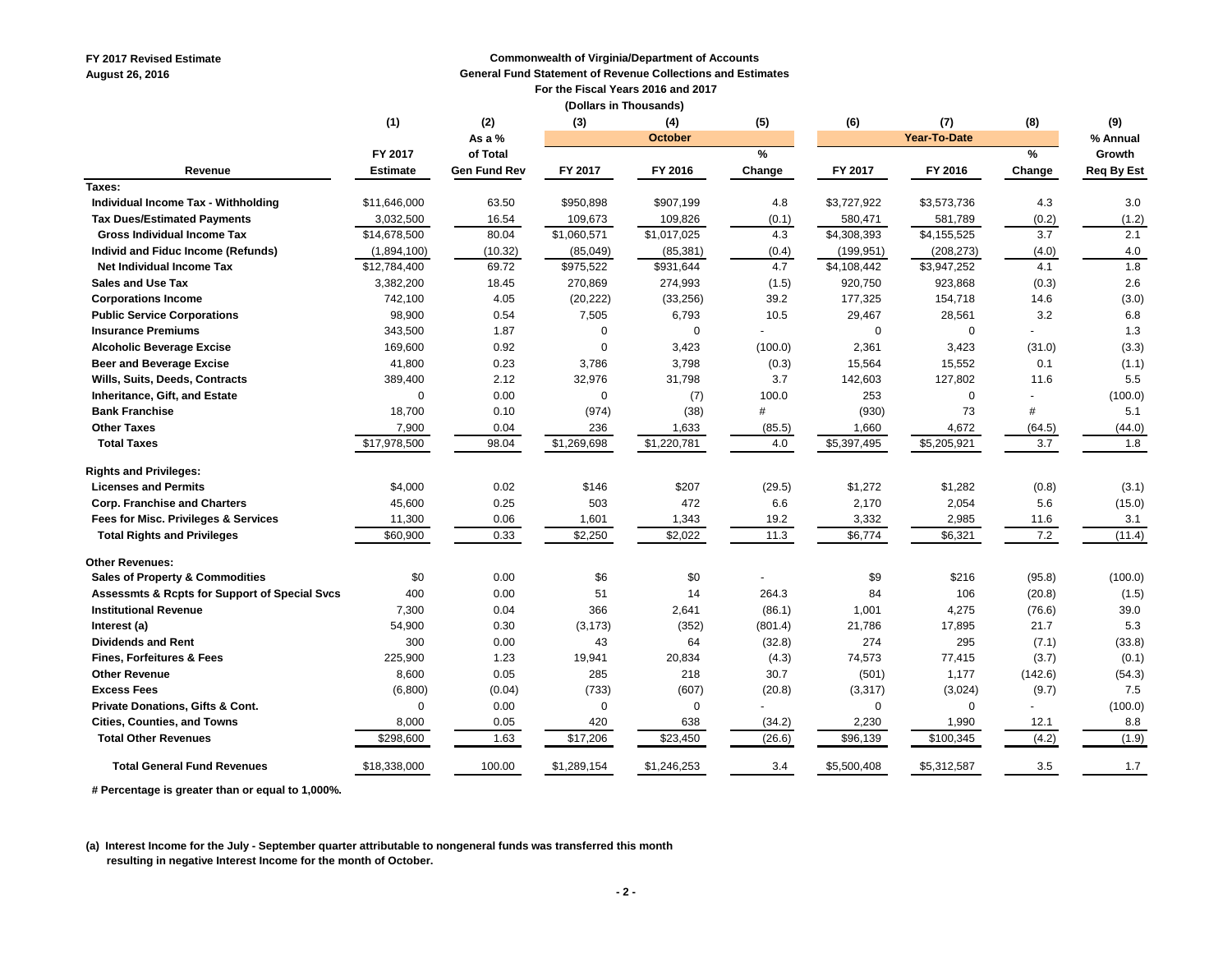## **Commonwealth of Virginia/Department of Lottery Summary Report on Lottery Collections For the Fiscal Years 2016 and 2017 (Dollars in Thousands)**

|                                     |                 |     |           |     |                |        |           |     |                     |        |     | % Annual           |
|-------------------------------------|-----------------|-----|-----------|-----|----------------|--------|-----------|-----|---------------------|--------|-----|--------------------|
|                                     |                 |     |           |     | <b>October</b> |        |           |     | <b>Year-To-Date</b> |        |     | <b>Growth</b>      |
|                                     | FY 2017         |     |           |     |                | $\%$   |           |     |                     | %      |     | Required           |
|                                     | <b>Estimate</b> | (a) | FY 2017   | (b) | FY 2016        | Change | FY 2017   | (b) | FY 2016             | Change | (C) | <b>By Estimate</b> |
| <b>Lottery Collections</b>          |                 |     |           |     |                |        |           |     |                     |        |     |                    |
| <b>Total Lottery Sales</b>          | \$1,957,100     |     | \$156,542 |     | \$155,218      | 0.9    | \$640,512 |     | \$614,600           | 4.2    |     | (2.5)              |
| Other Income                        | 1,000           |     | 70        |     | 116            | (39.7) | 468       |     | 352                 | 33.0   |     | 1.2                |
| Total Income                        | \$1,958,100     |     | \$156,612 |     | \$155,334      | 0.8    | \$640,980 |     | \$614,952           | 4.2    |     | (2.5)              |
| Less:                               |                 |     |           |     |                |        |           |     |                     |        |     |                    |
| Prize Expenses                      | \$1,198,420     |     | \$89,225  |     | \$101,200      | (11.8) | \$381,721 |     | \$369,843           | 3.2    |     | (0.8)              |
| <b>Retailer Commissions</b>         | 110,813         |     | 9,107     |     | 8,838          | 3.0    | 36,048    |     | 34,851              | 3.4    |     | (1.7)              |
| <b>Operating Expenses</b>           | 107,636         |     | 8,521     |     | 9,517          | (10.5) | 31,961    |     | 31,245              | 2.3    |     | 9.1                |
| <b>Total Expenses</b>               | \$1,416,869     |     | \$106,853 |     | \$119,555      | (10.6) | \$449,730 |     | \$435,939           | 3.2    |     | (0.2)              |
| Net Proceeds from Operations        |                 |     |           |     |                |        |           |     |                     |        |     |                    |
| Net Lottery Ticket Profits          | \$541,231       |     | \$49,759  |     | \$35,779       | 39.1   | \$191,250 |     | \$179,013           | 6.8    |     | 1.2                |
| Prior Year Residual Profit Transfer | 20,296          |     |           |     | 0              |        | 53,486    |     | 4,255               | #      |     |                    |
| Available to Lottery Proceeds Fund  | \$561,527       |     | \$49,759  |     | \$35,779       | 39.1   | \$244,736 |     | \$183,268           | 33.5   |     | 4.2                |

# Percentage is greater than or equal to 1,000%.

- (a) FY 2017 estimate established by Chapter 780, 2016 Acts of Assembly (2017-2018 Appropriation Act). Prior Year Residual Profit Transfer of \$53,486,355 was made on August 16, 2016. The FY 2017 estimate will be revisited as part of the state revenue forecast process and will include an updated estimate of FY 2017 sales and profits, as well as the definite residual transfer from FY 2016. The figure shown here as the Prior Year Residual Profit Transfer reflects the anticipated residual transfer already included in the FY 2017 estimate reflected in Chapter 780.
- (b) Amounts reported are accrual-based estimates (unaudited closing).
- (c) The current year figures on this chart, including growth percentages, are not an indicator of the probable outcome for the fiscal year. Lottery revenues can have dramatic swings up and down month to month depending on the lotto jackpots, prize expense, and game related administrative expenses.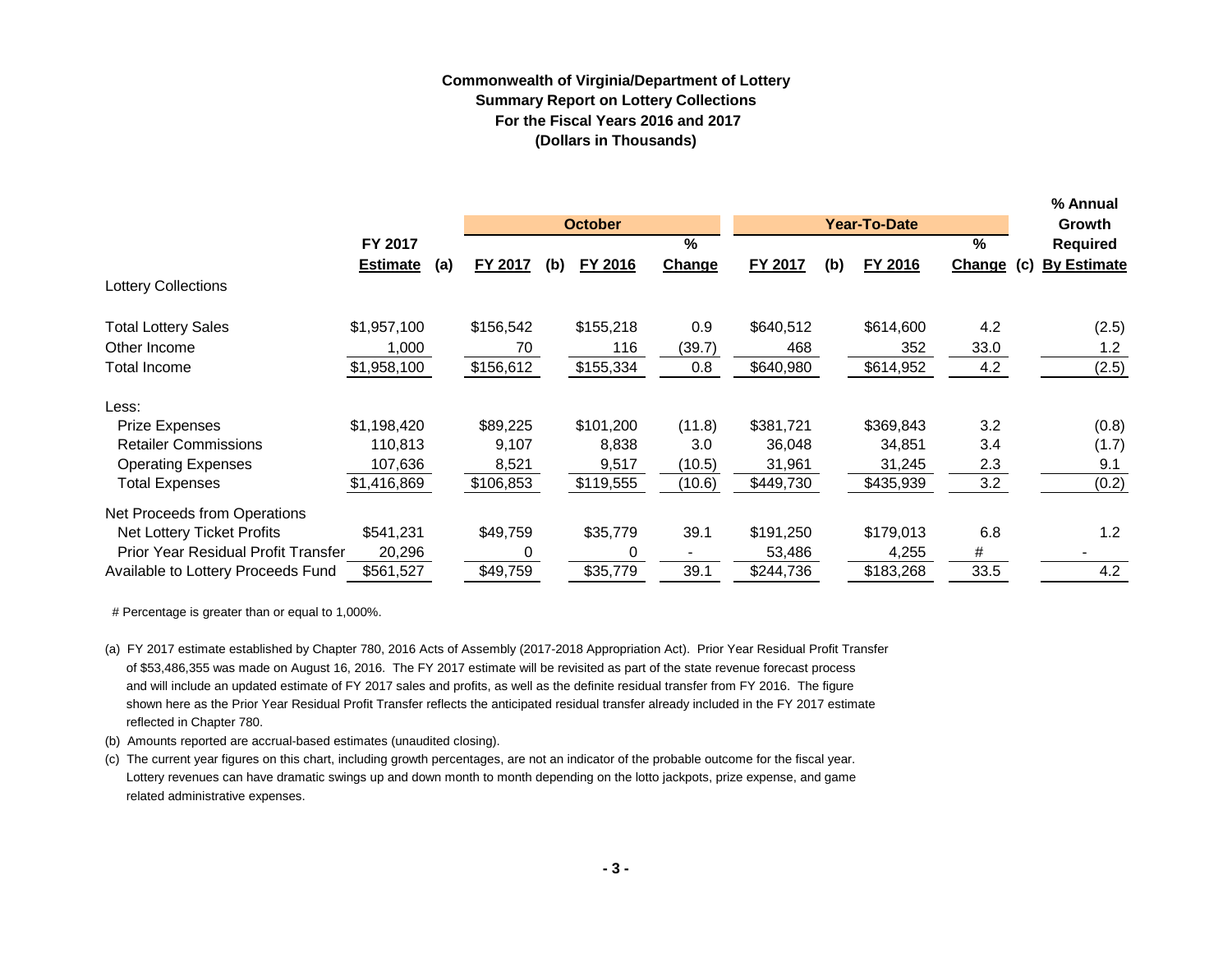#### **Commonwealth of Virginia/Department of Accounts**

#### **Highway Maintenance and Operating Fund and Transportation Trust Fund Revenues**

### **Summary Statement of Selected Revenue Estimates & Collections**

#### **For the Fiscal Years 2016 and 2017**

#### **(Dollars in Thousands)**

|                                           |                 |          |           |                |        |             |                     |        | % Annual           |
|-------------------------------------------|-----------------|----------|-----------|----------------|--------|-------------|---------------------|--------|--------------------|
|                                           |                 | As a %   |           | <b>October</b> |        |             | <b>Year-To-Date</b> |        | Growth             |
|                                           | FY 2017         | of Total |           |                | %      |             |                     | %      | <b>Required</b>    |
| <b>Revenue</b>                            | <b>Estimate</b> | Fund     | FY 2017   | FY 2016        | Change | FY 2017     | FY 2016             | Change | <b>By Estimate</b> |
| <b>Motor Fuel Taxes</b>                   | \$896,800       | 18.82    | \$76,380  | \$73,356       | 4.1    | \$240,526   | \$234,120           | 2.7    | 4.2                |
| <b>Priority Transportation Fund (PTF)</b> | 163,142         | 3.42     | 2,998     | 3,162          | (5.2)  | 130,434     | 124,554             | 4.7    | 8.5                |
| <b>Motor Vehicle Sales and Use Tax</b>    | 966,800         | 20.29    | 82,024    | 78,929         | 3.9    | 346,387     | 334,018             | 3.7    | 1.1                |
| <b>State Sales and Use Tax</b>            | 1,017,700       | 21.36    | 85,225    | 83,678         | 1.8    | 286,668     | 283,039             | 1.3    | 1.7                |
| <b>Motor Vehicle License Fees</b>         | 246,800         | 5.18     | 19,845    | 20,381         | (2.6)  | 87,132      | 87,136              | 0.0    | (2.6)              |
| <b>International Registration Plan</b>    | 61,700          | 1.29     | 3,092     | 3,469          | (10.9) | 16,389      | 17,537              | (6.5)  | (8.9)              |
| <b>Recordation Tax</b>                    | 45,400          | 0.95     | 4,013     | 3,830          | 4.8    | 17,744      | 15,359              | 15.5   | 2.7                |
| <b>Interest Earnings</b>                  | 12,100          | 0.25     | 1,567     | 759            | 106.5  | 1,664       | 803                 | 107.2  | 227.1              |
| Misc. Taxes, Fees, and Revenues           | 17,000          | 0.36     | 1,489     | 1,423          | 4.6    | 5,538       | 5,730               | (3.4)  | (7.8)              |
| <b>Total State Taxes and Fees</b>         | \$3,427,442     | 71.92    | \$276,633 | \$268,987      | 2.8    | \$1,132,482 | \$1,102,296         | 2.7    | 2.1                |

 **# Percentage is greater than or equal to 1,000%.**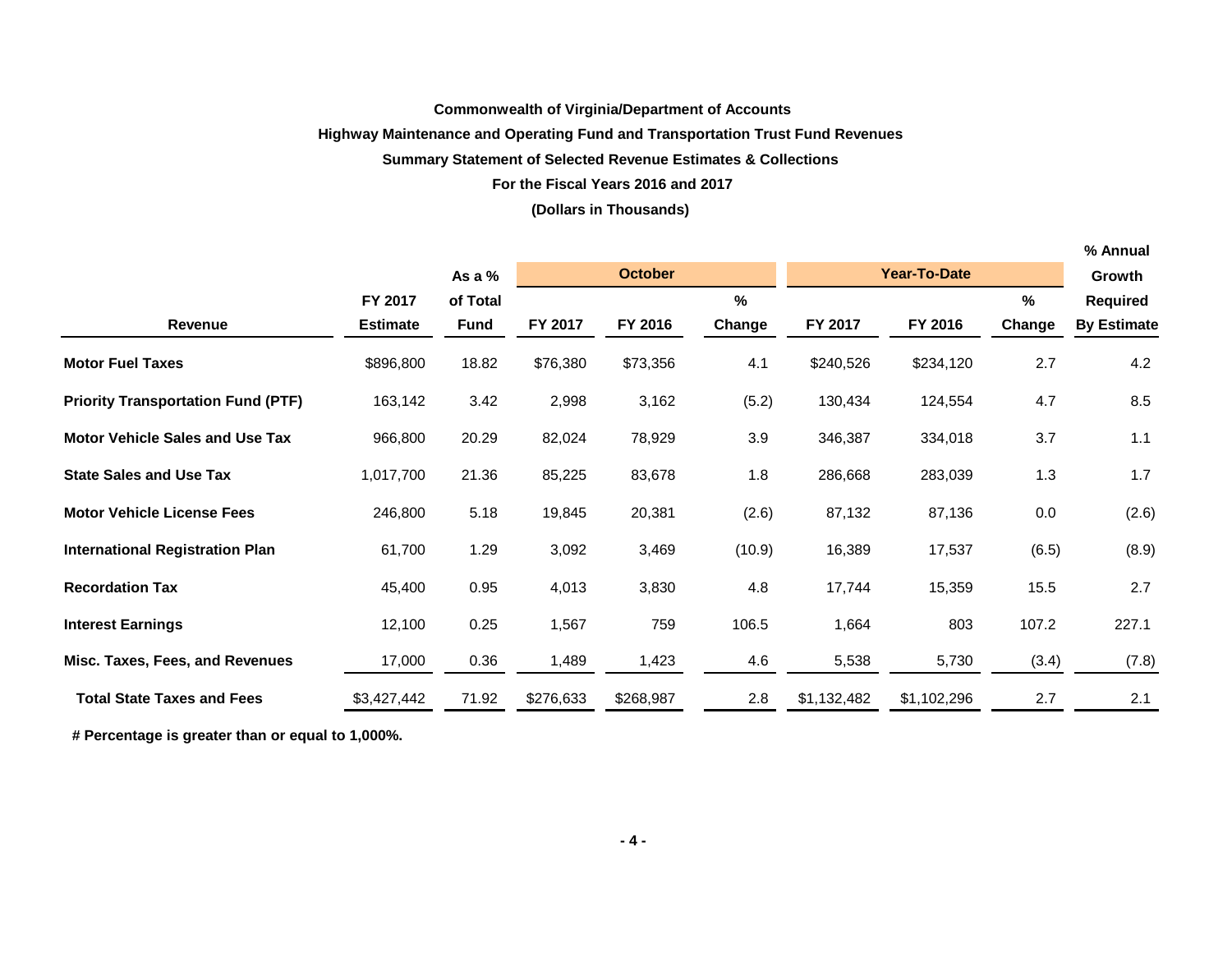#### **Commonwealth of Virginia/Department of Accounts Highway Maintenance and Operating Fund and Transportation Trust Fund Revenues Statement of Revenue Estimates & Collections For the Fiscal Years 2016 and 2017 (Dollars in Thousands)**

|                                          |                 | As a $%$ | <b>October</b> |           |               |             | Year-To-Date |               |                    |  |
|------------------------------------------|-----------------|----------|----------------|-----------|---------------|-------------|--------------|---------------|--------------------|--|
|                                          | FY 2017         | of Total |                |           | $\frac{0}{2}$ |             |              | $\frac{9}{6}$ | Growth<br>Required |  |
| Revenue                                  | <b>Estimate</b> | Fund     | FY 2017        | FY 2016   | Change        | FY 2017     | FY 2016      | Change        | <b>By Est</b>      |  |
| <b>HIGHWAY MAINTENANCE</b>               |                 |          |                |           |               |             |              |               |                    |  |
| <b>AND OPERATING FUND:</b>               |                 |          |                |           |               |             |              |               |                    |  |
| Motor Fuel Taxes (Includes Road Tax)     | \$716,600       | 15.04    | \$61,159       | \$58,597  | 4.4           | \$194,948   | \$186,066    | 4.8           | 4.2                |  |
| <b>Motor Vehicle Sales and Use Tax</b>   | 696,900         | 14.62    | 58,346         | 56,358    | 3.5           | 248,145     | 238,444      | 4.1           | 0.9                |  |
| <b>State Sales and Use Tax</b>           | 286,000         | 6.00     | 23,749         | 23,163    | 2.5           | 75,123      | 78,723       | (4.6)         | 3.3                |  |
| <b>Motor Vehicle License Fees</b>        | 224,800         | 4.72     | 18,076         | 18,538    | (2.5)         | 79,574      | 79,435       | 0.2           | (3.0)              |  |
| <b>International Registration Plan</b>   | 61,700          | 1.29     | 3,092          | 3,469     | (10.9)        | 16,389      | 17,537       | (6.5)         | (8.9)              |  |
| Recordation Tax (1 cent) (a)             | $\Omega$        | 0.00     | $\mathbf 0$    | 1,277     |               | $\mathbf 0$ | 5,120        |               |                    |  |
| Misc. Taxes, Fees, and Revenues          | 17,000          | 0.36     | 1,489          | 1,423     | 4.6           | 5,538       | 5,730        | (3.4)         | (7.8)              |  |
| <b>Total State Taxes and Fees</b>        | \$2,003,000     | 42.03    | \$165,911      | \$162,825 | 1.9           | \$619,717   | \$611,055    | 1.4           | 0.7                |  |
|                                          |                 |          |                |           |               |             |              |               |                    |  |
| <b>Other Revenues:</b>                   |                 |          |                |           |               |             |              |               |                    |  |
| <b>Federal Grants and Contracts</b>      | \$0             | 0.00     | \$9,177        | \$771     | #             | \$24,401    | \$10,236     | 138.4         | (100.0)            |  |
| <b>Miscellaneous Revenues</b>            | 18,044          | 0.38     | 1,726          | 1,479     | 16.7          | 7,313       | 7,990        | (8.5)         | (32.9)             |  |
| Transfer (to) / from Transportation      |                 |          |                |           |               |             |              |               |                    |  |
| <b>Trust Fund</b>                        | 102,896         | 2.16     | 0              | 0         |               | 25,000      | 0            |               | 15.4               |  |
| <b>Total Highway Maintenance and</b>     |                 |          |                |           |               |             |              |               |                    |  |
| <b>Operating Fund</b>                    | \$2,123,940     | 44.57    | \$176,814      | \$165,075 | 7.1           | \$676,431   | \$629,281    | 7.5           | (0.9)              |  |
|                                          |                 |          |                |           |               |             |              |               |                    |  |
| <b>TRANSPORTATION TRUST FUND:</b>        |                 |          |                |           |               |             |              |               |                    |  |
| <b>Motor Fuel Taxes</b>                  |                 |          |                |           |               |             |              |               |                    |  |
| (Includes Aviation & Road Taxes)         | \$180,200       | 3.78     | \$15,221       | \$14,759  | 3.1           | \$45,578    | \$48,054     | (5.2)         | 4.0                |  |
| <b>PTF Insurance Premiums Tax</b>        | 163,142         | 3.42     | 2,998          | 3,162     | (5.2)         | 130,434     | 124,554      | 4.7           | 8.5                |  |
| <b>Motor Vehicle Sales and Use Tax</b>   |                 |          |                |           |               |             |              |               |                    |  |
| (Includes Rental Tax)                    | 269,900         | 5.67     | 23,678         | 22,571    | 4.9           | 98,242      | 95,574       | 2.8           | 1.7                |  |
| <b>State Sales and Use Tax</b>           | 731,700         | 15.36    | 61,476         | 60,515    | 1.6           | 211,545     | 204,316      | 3.5           | 1.1                |  |
| <b>Motor Vehicle License Fees</b>        | 22,000          | 0.46     | 1,769          | 1,843     | (4.0)         | 7,558       | 7,701        | (1.9)         | 2.0                |  |
| <b>Recordation Tax (a)</b>               | 45,400          | 0.95     | 4,013          | 2,553     |               | 17,744      | 10,239       |               |                    |  |
| <b>Interest Earnings</b>                 | 12,100          | 0.25     | 1,567          | 759       | 106.5         | 1,664       | 803          | 107.2         | 227.1              |  |
| <b>Total State Taxes and Fees</b>        | \$1,424,442     | 29.89    | \$110,722      | \$106,162 | 4.3           | \$512,765   | \$491,241    | 4.4           | 4.2                |  |
|                                          |                 |          |                |           |               |             |              |               |                    |  |
| <b>Other Revenues:</b>                   |                 |          |                |           |               |             |              |               |                    |  |
| <b>Federal Grants and Contracts</b>      | \$1,096,844     | 23.02    | \$127,579      | \$47,086  | 170.9         | \$671,037   | \$661,763    | 1.4           | (2.4)              |  |
| <b>Receipts from Cities/Counties</b>     | 200,869         | 4.21     | 10,937         | 2,220     | 392.7         | 54,654      | 23,559       | 132.0         | 59.4               |  |
| <b>Toll Revenues (Includes Route 28)</b> | 16,100          | 0.34     | 1,563          | 1,679     | (6.9)         | 4,403       | 4,438        | (0.8)         | (14.1)             |  |
| <b>Miscellaneous Revenues</b>            | 6,245           | 0.13     | 3,119          | 821       | 279.9         | 9,907       | 7,237        | 36.9          | (83.6)             |  |
| <b>Total Other Revenues</b>              | \$1,320,058     | 27.70    | \$143,198      | \$51,806  | 176.4         | \$740,001   | \$696,997    | 6.2           | 1.0                |  |
|                                          |                 |          |                |           |               |             |              |               |                    |  |
| Transfer (to) / from Highway             |                 |          |                |           |               |             |              |               |                    |  |
| <b>Maintenance and Operating Fund</b>    | (\$102,896)     | (2.16)   | \$0            | \$0       |               | (\$25,000)  | \$0          |               | (15.4)             |  |
| <b>Total Transportation Trust Fund</b>   | \$2,641,604     | 55.43    | \$253,920      | \$157,968 | 60.7          | \$1,227,766 | \$1,188,238  | 3.3           | $\overline{2.2}$   |  |
|                                          |                 |          |                |           |               |             |              |               |                    |  |
| <b>TOTAL HIGHWAY MAINTENANCE AND</b>     |                 |          |                |           |               |             |              |               |                    |  |
| <b>OPERATING AND TRANSPORTATION</b>      |                 |          |                |           |               |             |              |               |                    |  |
| <b>TRUST FUND</b>                        | \$4,765,544     | 100.00   | \$430,734      | \$323,043 | 33.3          | \$1,904,197 | \$1,817,519  | 4.8           | 0.8                |  |
|                                          |                 |          |                |           |               |             |              |               |                    |  |

 **# Percentage is greater than or equal to 1,000%.**

 **(a) Pursuant to** *Code of Virginia,* **§58.1-815.4, \$0.03 of specific recordation taxes are deposited to components of the Transportation Trust Fund effective July 1, 2016. Accordingly, the "Recordation Tax (1 cent)" line item was removed from the Highway Maintenance and Operating Fund FY 2017 Revenue Forecast. All FY 2017 Recordation Taxes are included in the Transportation Trust Fund Revenue Forecast in the "Recordation Tax" line item. Since there will be no collections for the "Recordation Tax (1 cent)" line item for the Highway Maintenance and Operating Fund during FY 2017, the Monthly and Year-To-Date % Change and % Annual Growth Required by Est. columns for the Recordation Tax lines are not provided.**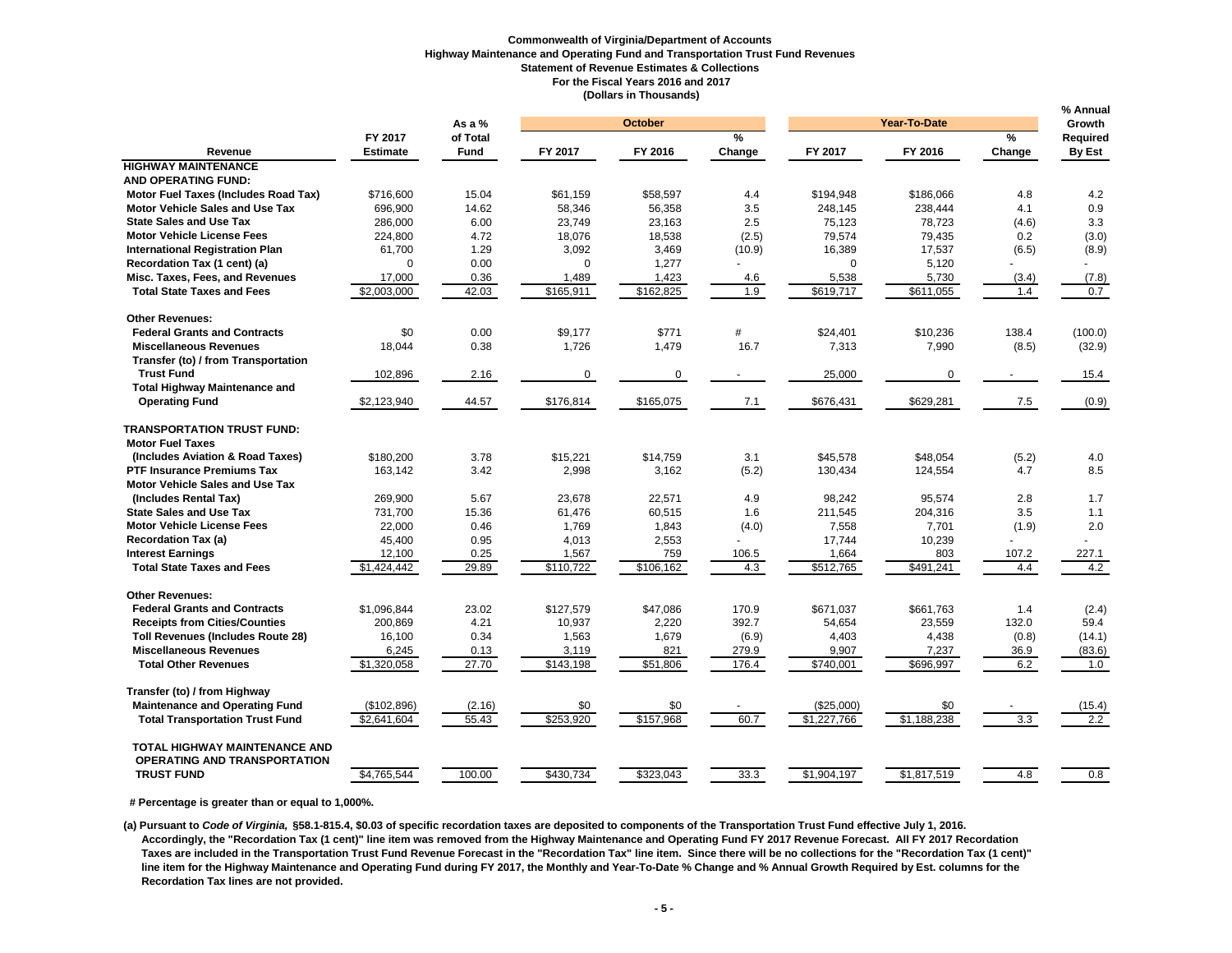# **Total General Fund Revenues**

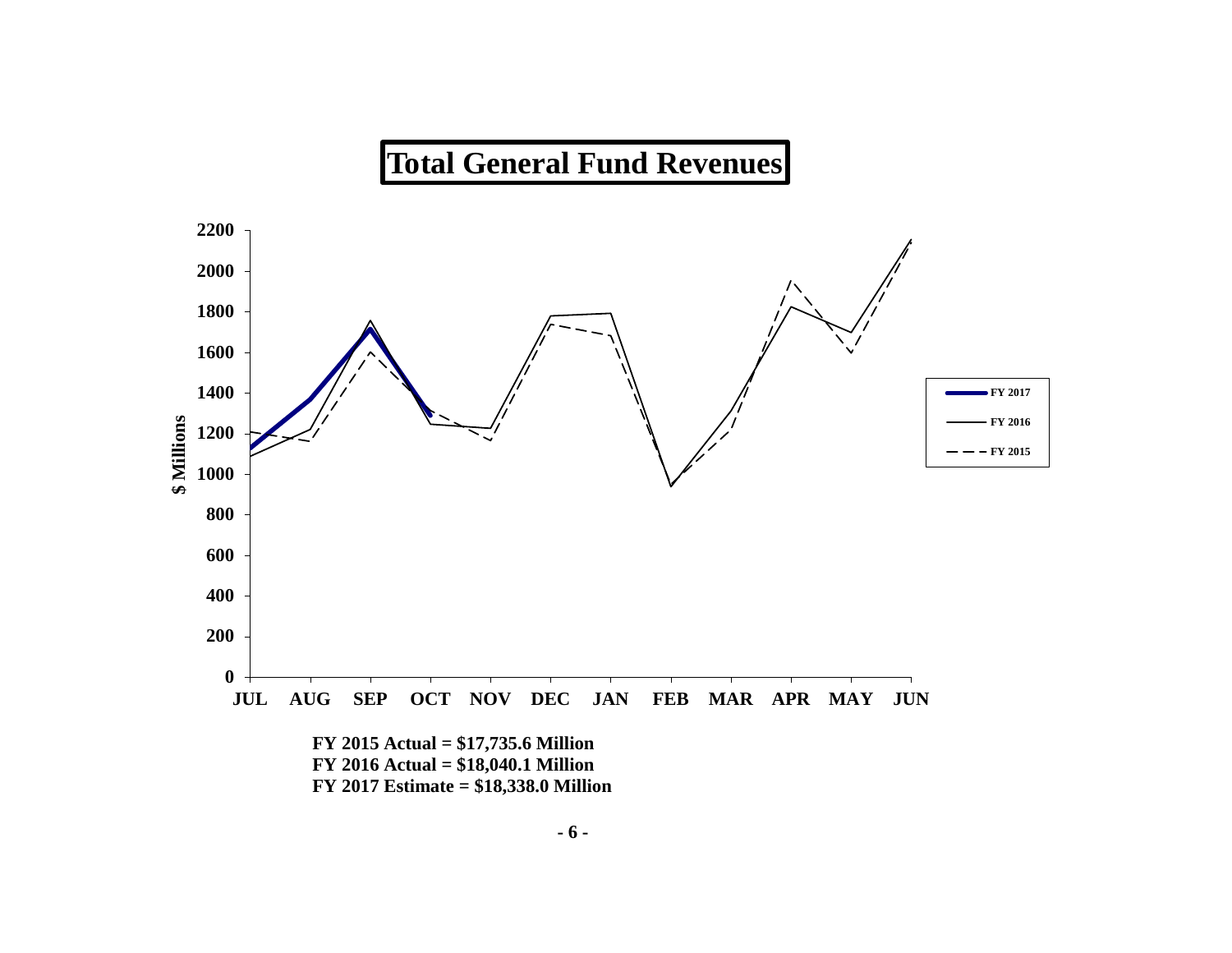# **Net Individual Income Tax**

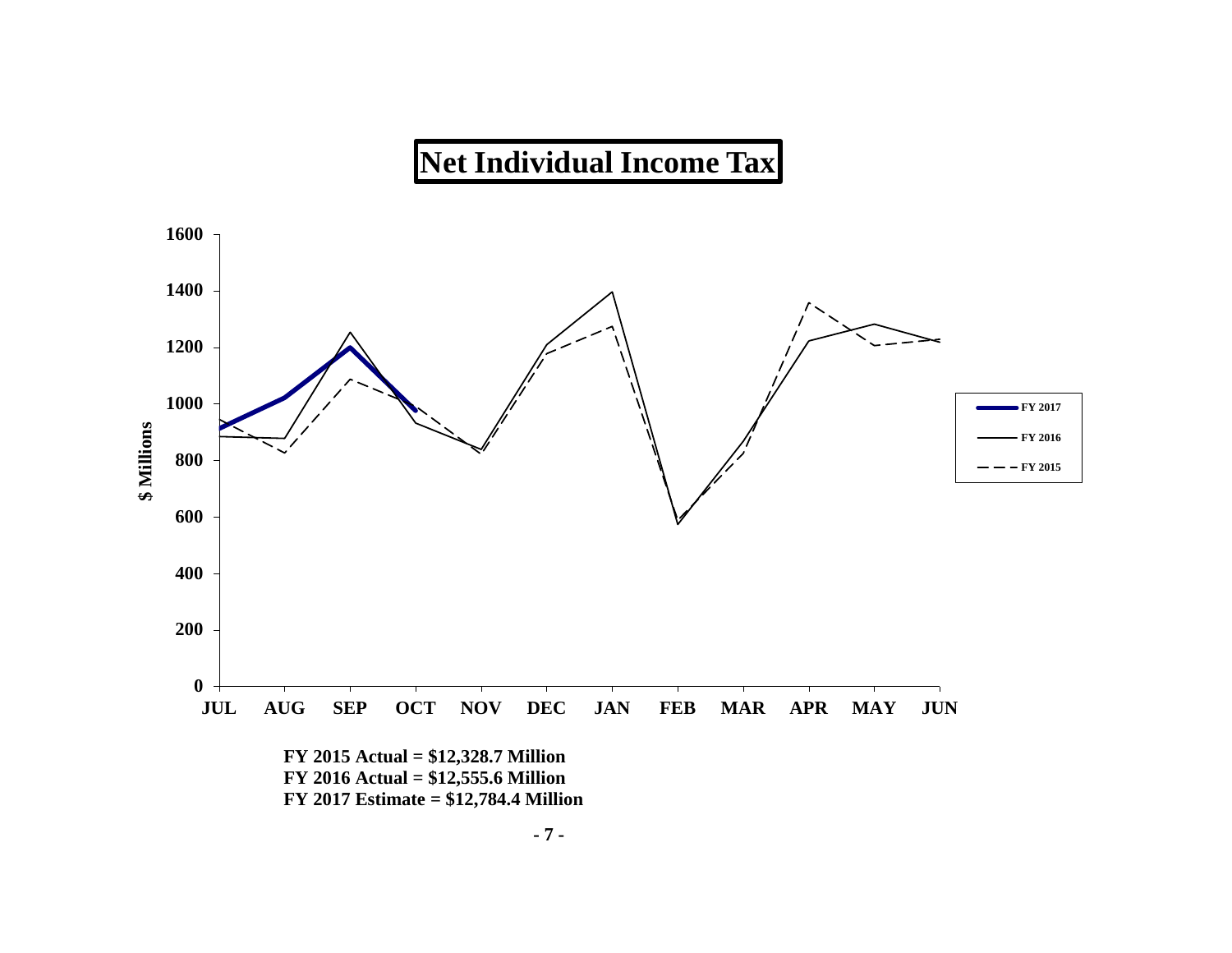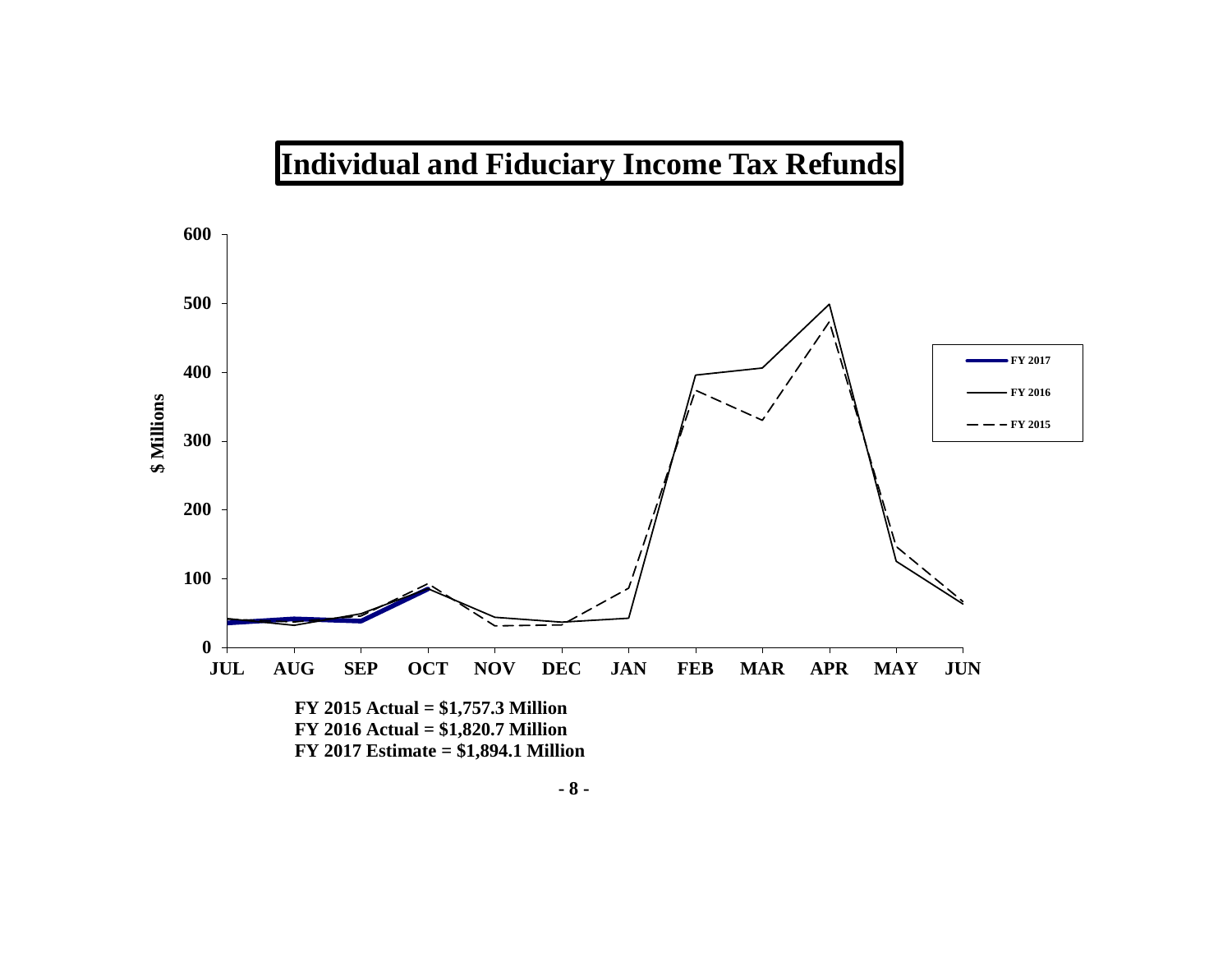## **DEPARTMENT OF THE TREASURY**

**General Account Investment Portfolio Monthly Average Balances and Rates For the Fiscal Year 2017 (Dollars in Millions)**

| <b>MONTH</b>         | <b>PRIMARY LIQUIDITY</b> |       |              | <b>EXTERNAL MANAGEMENT</b><br><b>EXTENDED DURATION</b> | <b>COMPOSITE</b> |          | TREASURY 1 YR.<br><b>CONSTANT</b> |
|----------------------|--------------------------|-------|--------------|--------------------------------------------------------|------------------|----------|-----------------------------------|
|                      |                          |       |              |                                                        |                  |          | MATURITY <sup>1</sup>             |
|                      | Avg. Balance             | Yield | Avg. Balance | Annualized<br><b>Total Return</b>                      | Avg. Balance     | Rate     | Yield                             |
| <b>July, 2016</b>    | \$4,183.5                | 0.69% | \$1,269.5    | 4.46%                                                  | \$5,453.0        | 1.57%    | 0.51%                             |
| August               | \$3,648.3                | 0.69% | \$1,270.9    | $-1.35%$                                               | \$4,919.2        | 0.16%    | 0.57%                             |
| September            | \$4,021.4                | 0.74% | \$1,270.4    | 0.84%                                                  | \$5,291.8        | 0.76%    | 0.59%                             |
| October              | \$4,299.8                | 0.82% | \$1,268.7    | $-4.89%$                                               | \$5,568.5        | $-0.48%$ | 0.66%                             |
| November             |                          |       |              |                                                        |                  |          |                                   |
| December             |                          |       |              |                                                        |                  |          |                                   |
| January, 2017        |                          |       |              |                                                        |                  |          |                                   |
| February             |                          |       |              |                                                        |                  |          |                                   |
| March                |                          |       |              |                                                        |                  |          |                                   |
| April                |                          |       |              |                                                        |                  |          |                                   |
| May                  |                          |       |              |                                                        |                  |          |                                   |
| June                 |                          |       |              |                                                        |                  |          |                                   |
| Year-to-Date Average | \$4,038.3                | 0.74% | \$1,269.9    | $-0.24%$                                               | \$5,308.2        | 0.50%    | 0.58%                             |

• Performance on the extended duration portion of the General Account is reported on an annualized total return basis. Total return includes unrealized gains and losses, which in the short term can make returns more volati extended time period the fluctuations average out and total return approaches the portfolio yield.

▪ Unaudited.

<sup>1</sup> Federal Reserve Bank H.15 Release.